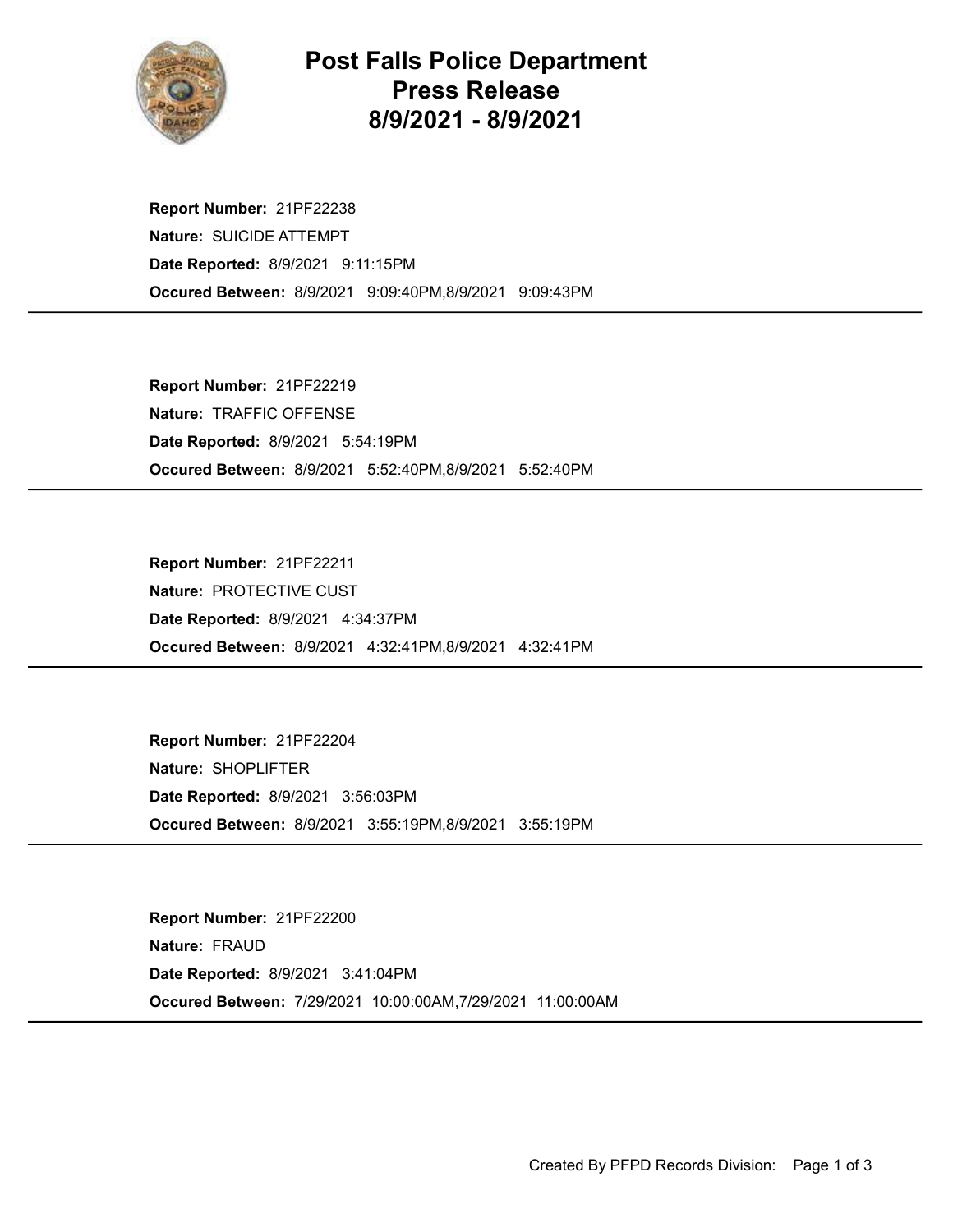Occured Between: 8/9/2021 2:20:14PM,8/9/2021 2:20:18PM Report Number: 21PF22173 Nature: ACCIDENT UNK Date Reported: 8/9/2021 2:21:28PM

Occured Between: 7/1/2021 8:00:00AM,7/25/2021 8:00:00PM Report Number: 21PF22160 Nature: INFORMATION Date Reported: 8/9/2021 1:17:47PM

Occured Between: 8/9/2021 12:47:57PM,8/9/2021 12:47:57PM Report Number: 21PF22152 Nature: FRAUD Date Reported: 8/9/2021 12:49:35PM

Occured Between: 8/8/2021 10:30:00PM,8/9/2021 2:00:00AM Report Number: 21PF22145 Nature: VEHICLE THEFT Date Reported: 8/9/2021 12:02:16PM

Occured Between: 1/1/2014 12:00:00AM,12/31/2015 11:59:59PM Report Number: 21PF22138 Nature: SEX OFFENSE Date Reported: 8/9/2021 11:01:33AM

Occured Between: 8/9/2021 9:47:31AM,8/9/2021 9:47:31AM Report Number: 21PF22128 Nature: AGENCY ASSIST Date Reported: 8/9/2021 9:48:25AM